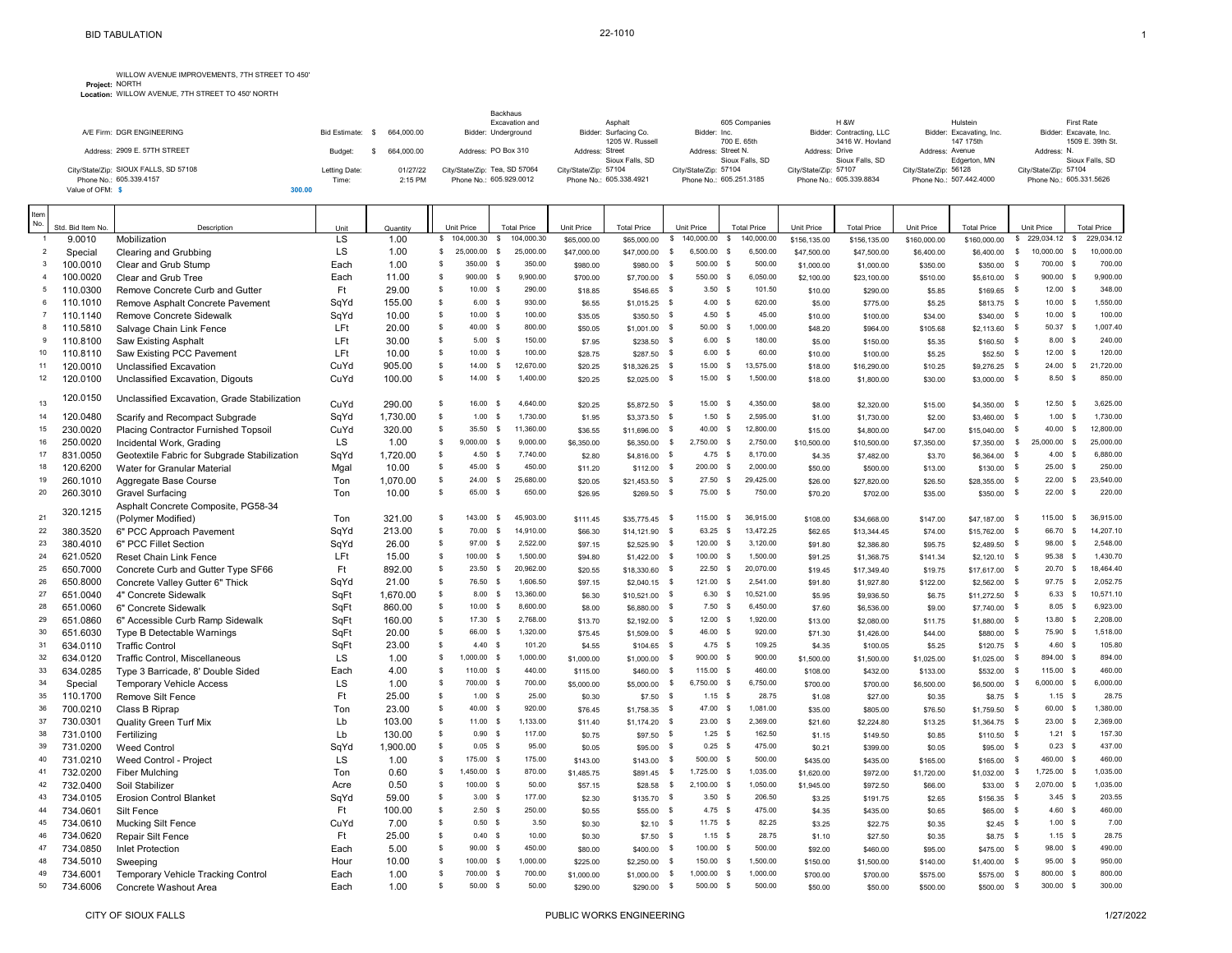**Project:** WILLOW AVENUE IMPROVEMENTS, 7TH STREET TO 450' NORTH **Location:** WILLOW AVENUE, 7TH STREET TO 450' NORTH

|                                            |                             | Backhaus<br>Excavation and    | Asphalt                                  | 605 Companies                         | <b>H &amp;W</b>                             | Hulstein                              | First Rate                                 |
|--------------------------------------------|-----------------------------|-------------------------------|------------------------------------------|---------------------------------------|---------------------------------------------|---------------------------------------|--------------------------------------------|
| A/F Firm: DGR ENGINEERING                  | 664.000.00<br>Bid Estimate: | Bidder: Underground           | Bidder: Surfacing Co.<br>1205 W. Russell | Bidder: Inc.<br>700 E. 65th           | Bidder: Contracting, LLC<br>3416 W. Hovland | Bidder: Excavating, Inc.<br>147 175th | Bidder: Excavate, Inc.<br>1509 E. 39th St. |
| Address: 2909 E. 57TH STREET               | 664.000.00<br>Budget        | Address: PO Box 310           | Address: Street<br>Sioux Falls, SD       | Address: Street N.<br>Sioux Falls, SD | Address: Drive<br>Sioux Falls, SD           | Address: Avenue<br>Edgerton, MN       | Address: N.<br>Sioux Falls, SD             |
| City/State/Zip: SIOUX FALLS, SD 57108      | Letting Date:<br>01/27/22   | City/State/Zip: Tea, SD 57064 | City/State/Zip: 57104                    | City/State/Zip: 57104                 | City/State/Zip: 57107                       | City/State/Zip: 56128                 | City/State/Zip: 57104                      |
| Phone No.: 605.339.4157<br>Value of OFM: S | 2:15 PM<br>Time:<br>300.00  | Phone No.: 605.929.0012       | Phone No.: 605.338.4921                  | Phone No.: 605.251.3185               | Phone No.: 605.339.8834                     | Phone No.: 507.442.4000               | Phone No.: 605.331.5626                    |

| Item<br>No. |                               |                                             |              |                   |    |                    |                                   |                              |                                |                             |                          |               |                      |                               |                          |                               |                    |                  |                             |
|-------------|-------------------------------|---------------------------------------------|--------------|-------------------|----|--------------------|-----------------------------------|------------------------------|--------------------------------|-----------------------------|--------------------------|---------------|----------------------|-------------------------------|--------------------------|-------------------------------|--------------------|------------------|-----------------------------|
| 51          | Std. Bid Item No.<br>831.0110 | Description<br>Type B Drainage Fabric       | Unit<br>SqYd | Quantity<br>16.00 | \$ | Unit Price<br>3.00 | <b>Total Price</b><br>48.00<br>-S | Unit Price<br>\$12.55        | <b>Total Price</b><br>\$200.80 | Unit Price<br>10.00<br>- \$ | <b>Total Price</b><br>-S | 160.00        | Unit Price<br>\$3.00 | <b>Total Price</b><br>\$48.00 | Unit Price<br>\$4.50     | <b>Total Price</b><br>\$72.00 | Unit Price<br>- \$ | 6.00             | <b>Total Price</b><br>96.00 |
| 52          | 450.0114                      | 15" RCP Class 4, Furnish                    | Ft           | 85.00             | s. | 24.00              | s<br>2,040.00                     |                              |                                | 26.00 \$<br>- \$            |                          | 2,210.00      |                      |                               |                          | \$2,635.00                    | - S                | 26.00            | 2,210.00<br><b>S</b>        |
| 53          | 450.0120                      | 15" RCP, Install                            | Ft           | 85.00             | s. | 40.00              | 3,400.00<br>- S                   | \$33.60<br>\$38.60           | \$2,856.00<br>\$3,281.00       | 43.00<br>- \$               | s                        | 3,655.00      | \$24.00<br>\$40.00   | \$2,040.00<br>\$3,400.00      | \$31.00<br>\$49.00       | \$4,165.00                    | s                  | 47.00            | 3,995.00<br><b>S</b>        |
| 54          | 450.0123                      | 18" RCP Class 3, Furnish                    | Ft           | 499.00            | \$ | 31.00              | 15,469.00<br>\$                   | \$43.45                      | $$21,681.55$ \$                | $32.00$ \$                  |                          | 15,968.00     |                      |                               |                          | \$18,712.50                   | <b>S</b>           | 33.00            | 16,467.00<br>\$             |
| 55          | 450.0130                      | 18" RCP. Install                            | <b>Ft</b>    | 499.00            | s. | 40.00              | <b>S</b><br>19,960.00             | \$41.70                      | \$20,808.30                    | 46.00<br>$\mathbf{s}$       | $\mathsf{s}$             | 22,954.00     | \$31.25<br>\$40.00   | \$15,593.75<br>\$19,960.00    | \$37.50<br>\$41.00       | \$20,459.00                   | <b>S</b>           | 53.00            | 26,447.00<br>-S             |
| 56          | 450.2008                      | 18" RCP Flared End, Furnish                 | Each         | 1.00              | s  | 625.00             | 625.00<br>\$                      | \$721.05                     | \$721.05                       | 650.00 \$<br>ၭ              |                          | 650.00        | \$520.00             | \$520.00                      | \$745.00                 | \$745.00                      | - \$               | 662.00<br>- S    | 662.00                      |
| 57          | 450.2009                      | 18" RCP Flared End, Install                 | Each         | 1.00              | s  | 200.00             | \$<br>200.00                      | \$385.70                     | \$385.70                       | 650.00 \$<br>్              |                          | 650.00        | \$200.00             | \$200.00                      | \$832.00                 | \$832.00                      | - \$               | 550.00           | 550.00<br>-S                |
| 58          | 462.0100                      | Class M6 Concrete                           | CuYd         | 7.50              | s  | 900.00             | 6,750.00<br>- S                   | \$1,462.90                   | \$10,971.75                    | $1,100.00$ \$<br>\$         |                          | 8,250.00      | \$1,630.00           | \$12,225.00                   | \$1,000.00               | \$7,500.00                    | - \$               | 1,472.00         | 11,040.00<br>\$             |
| 59          | 480.0100                      | Reinforcing Steel                           | Lb           | 156.00            | s. | 3.00               | 468.00<br>- \$                    | 2.85                         | \$444.60                       | \$2.50                      | \$                       | 390.00 \$     | 4.50                 | \$702.00                      | 2.50<br>$\mathbb{S}$     | \$390.00                      |                    | \$2.88           | 449.28                      |
|             |                               | Type B Frame and Grate Assembly - Right &   |              |                   |    |                    |                                   |                              |                                |                             |                          |               |                      |                               |                          |                               |                    |                  |                             |
| 60          | 670.1240                      | Left Flange                                 | Each         | 5.00              | s  | 700.00             | <b>S</b><br>3.500.00              | 685.70<br>$\mathbf{s}$       | \$3,428.50                     | \$780.00                    | <b>S</b>                 | 3,900.00 \$   | 660.00               | \$3,300.00                    | 750.00<br>s              | \$3,750.00                    |                    | \$700.00         | 3,500.00<br>\$              |
|             |                               | 6" Slotted Corrugated Polyethylene Drainage |              |                   |    |                    |                                   |                              |                                |                             |                          |               |                      |                               |                          |                               |                    |                  |                             |
| 61          | 680.0660                      | Tubing                                      | Ft           | 67.00             | s. | 20.00              | 1,340.00<br>- S                   | 45.70<br>-S                  | \$3,061.90                     | \$15.00                     | - S                      | 1,005.00 \$   | 21.00                | \$1,407.00                    | $\mathbb{S}$<br>22.00    | \$1,474.00                    |                    | \$25.00          | 1,675.00<br>-S              |
| 62          | Special                       | Frame and Grate Assembly - R-1800-C         | Each         | 1.00              | \$ | 1,850.00           | 1,850.00 \$<br>s                  | 1,714.30                     | \$1,714.30                     | \$1,750.00                  | <b>S</b>                 | 1,750.00 \$   | 1,370.00             | \$1,370.00                    | 1,950.00<br>\$           | \$1,950.00                    |                    | \$1,438.00       | 1,438.00<br><b>S</b>        |
| 63          | Special                       | <b>Temporary RCP Plug</b>                   | Each         | 2.00              | s  | 200.00             | 400.00<br>- \$                    | 685.70<br>\$                 | \$1,371.40                     | \$315.00                    | \$                       | 630.00 \$     | 200.00               | \$400.00                      | 972.00<br>- S            | \$1,944.00                    |                    | \$650.00         | 1,300.00<br>-S              |
| 64          | 110.1910                      | Remove Fire Hydrant                         | Each         | 2.00              | s  | 200.00             | 400.00 \$<br>- \$                 | 571.45                       | \$1,142.90                     | \$400.00                    | - \$                     | 800.00 \$     | 350.00               | \$700.00                      | 452.00<br><b>S</b>       | \$904.00                      |                    | \$300.00         | 600.00<br>- S               |
| 65          | 110.1960                      | Remove Valve Box                            | Each         | 3.00              | s  | 100.00 \$          | 300.00 \$                         | 194.30                       | \$582.90                       | \$400.00                    | s                        | 1,200.00 \$   | 100.00               | \$300.00                      | 75.00<br>$\mathsf{s}$    | \$225.00                      |                    | \$225.00<br>- S  | 675.00                      |
| 66          | Special                       | Remove Post Indicator Valve                 | Each         | 1.00              | s  | 200.00             | \$<br>200.00                      | 371.45<br>$\mathbf{s}$       | \$371.45                       | \$400.00                    | \$                       | 400.00 \$     | 200.00               | \$200.00                      | 450.00<br>s              | \$450.00                      |                    | \$300.00         | 300.00<br>s                 |
| 67          | 110.1970                      | Remove Water Main                           | Ft           | 198.00            | \$ | 5.00               | 990.00 \$<br>\$                   | 5.70                         | \$1,128.60                     | \$9.00                      | - S                      | 1,782.00 \$   | 5.00                 | \$990.00                      | 8.00<br>- \$             | \$1,584.00                    |                    | \$10.00          | 1,980.00<br>-\$             |
| 68          | 900.0201                      | 6" C900 DR 18 PVC Watermain                 | Ft           | 86.00             | \$ | 50.00              | 4,300.00 \$<br>s                  | 46.30                        | \$3,981.80                     | \$32.00                     | -S                       | 2,752.00 \$   | 55.25                | \$4,751.50                    | 58.00<br>\$              | \$4,988.00                    |                    | \$56.00          | 4,816.00<br><b>S</b>        |
| 69          | 900.0202                      | 8" C900 DR 18 PVC Watermain                 | Ft           | 463.00            | s. | 60.00              | $\mathbf{s}$<br>27,780.00 \$      | 57.15                        | \$26,460.45                    | \$47.00                     | \$                       | 21.761.00 \$  | 66.60                | \$30,835.80                   | 67.50<br>$\mathbb{S}$    | \$31,252.50                   |                    | \$66.00          | 30,558.00<br>\$             |
| 70          | 900.0400                      | Valve Box                                   | Each         | 1.00              | s  | 275.00             | \$<br>275.00                      | 462.85<br>\$                 | \$462.85                       | \$365.00                    | - S                      | 365.00 \$     | 400.00               | \$400.00                      | 475.00<br>- S            | \$475.00                      |                    | \$422.00         | 422.00<br>-S                |
| 71          | 900.0402                      | 6" MJ Gate Valve with Box                   | Each         | 4.00              | s. | 1.050.00           | $\mathbf{s}$<br>4.200.00          | 1,911.10<br>$\mathbf{s}$     | \$7,644.40                     | \$1,500.00                  | - S                      | $6,000.00$ \$ | 1,320.00             | \$5,280.00                    | 2,200.00<br>\$           | \$8,800.00                    |                    | \$1,317.00       | 5,268.00<br>-\$             |
| 72          | 900.0403                      | 8" MJ Gate Valve with Box                   | Each         | 1.00              | s. | 1,600.00           | <b>S</b><br>1,600.00 \$           | 2,777.20                     | \$2,777,20                     | \$2,000.00                  | <b>S</b>                 | $2,000.00$ \$ | 1,850.00             | \$1,850.00                    | \$<br>2,725.00           | \$2,725.00                    |                    | \$1,747.00       | 1,747.00<br><b>S</b>        |
| 73          | 900.0450                      | Valve Box Adjustment                        | Each         | 5.00              | s  | 175.00 \$          | 875.00 \$                         | 235.00                       | \$1,175.00                     | \$500.00                    | - S                      | 2,500.00 \$   | 162.00               | \$810.00                      | 390.00<br>- S            | \$1,950.00                    |                    | \$213.00         | 1,065.00<br>-S              |
| 74          | 900.0502                      | 8" MJ Elbow 11.25/22.5/45 Degree            | Each         | 3.00              | s  | 600.00             | <b>S</b><br>1,800.00              | - S<br>308.55                | \$925.65                       | \$500.00                    | s                        | 1,500.00 \$   | 475.00               | \$1,425.00                    | 995.00<br>s              | \$2,985.00                    |                    | \$325.00<br>- S  | 975.00                      |
| 75          | 900.0701                      | 6" x 6" MJ Tee                              | Each         | 1.00              | s  | 500.00             | $\mathbf{s}$<br>500.00 \$         | 333.25                       | \$333.25                       | \$430.00                    | \$                       | 430.00 \$     | 495.00               | \$495.00                      | 1,020.00<br>- \$         | \$1,020.00                    |                    | \$391.00         | 391.00<br>- S               |
| 76          | 900.0703                      | 8" x 8" MJ Tee                              | Each         | 1.00              | s  | 600.00 \$          | 600.00 \$                         | 441.25                       | \$441.25                       | \$500.00                    | \$                       | 500.00 \$     | 565.00               | \$565.00                      | \$<br>1,120.00           | \$1,120.00                    |                    | \$461.00         | 461.00<br>-S                |
| 77          | 900.0704                      | 8" x 6" MJ Tee                              | Each         | 1.00              | s  | 600.00             | 600.00<br>$\mathbf{\hat{S}}$      | 387.30<br>$\mathbf{\hat{S}}$ | \$387.30                       | \$470.00                    | $\mathbf s$              | 470.00 \$     | 525.00               | \$525.00                      | 1,065.00<br>\$           | \$1,065.00                    |                    | \$425.00<br>- S  | 425.00                      |
| 78          | 900.0802                      | 8" x 6" MJ Reducer                          | Each         | 3.00              | s  | 400.00 \$          | 1,200.00 \$                       | 246.85                       | \$740.55                       | \$325.00                    | \$                       | 975.00 \$     | 435.00               | \$1,305.00                    | 935.00<br>s              | \$2,805.00                    |                    | \$284.00<br>- S  | 852.00                      |
| 79          | 900.1101                      | 6" MJ Cap                                   | Each         | 2.00              | s  | 150.00             | 300.00<br>\$                      | 160.45<br>$\mathbf{s}$       | \$320.90                       | \$250.00                    | - \$                     | 500.00 \$     | 175.00               | \$350.00                      | 875.00<br>- S            | \$1,750.00                    |                    | \$240.00         | 480.00<br>-S                |
| 80          | 900.1201                      | 6" MJ Long Sleeve                           | Each         | 1.00              | s  | 300.00             | $\mathbf{s}$<br>300.00            | - S<br>254.65                | \$254.65                       | \$300.00                    | \$                       | 300.00 \$     | 290.00               | \$290.00                      | 945.00<br>s              | \$945.00                      |                    | \$290.00         | 290.00<br>- S               |
| 81          | 900.1401                      | 6" MJ Retainer Gland                        | Each         | 20.00             | s  | 100.00             | 2,000.00 \$<br>s                  | 115.80                       | \$2,316.00                     | \$106.45                    | - S                      | 2,129.00 \$   | 105.00               | \$2,100.00                    | 915.00<br>s              | \$18,300.00                   |                    | \$119.00         | 2,380.00<br>-\$             |
| 82          | 900.1402                      | 8" MJ Retainer Gland                        | Each         | 16.00             | s  | 125.00             | 2,000.00<br>- S                   | 138.85<br>$\mathbf{s}$       | \$2,221.60                     | \$125.00                    | -S                       | $2,000.00$ \$ | 125.00               | \$2,000.00                    | 950.00<br>s              | \$15,200.00                   |                    | \$140.00<br>- \$ | 2,240.00                    |
| 83          | 900.1502                      | Fire Hydrant                                | Each         | 1.00              | \$ | 3,500.00           | $3,500.00$ \$<br><b>S</b>         | 5,371.50                     | \$5,371.50                     | \$3,750.00                  | s                        | 3,750.00 \$   | 3,750.00             | \$3,750.00                    | 4,925.00<br>- \$         | \$4,925.00                    |                    | \$3,747.00       | 3,747.00<br>-\$             |
| 84          | 900.1507                      | <b>Temporary Fire Hydrant</b>               | Each         | 1.00              | s  | 200.00             | $\mathbb{S}$<br>200.00 \$         | 1,942.90                     | \$1,942.90                     | \$3,000.00                  | -S                       | $3,000.00$ \$ | 2,300.00             | \$2,300.00                    | 900.00<br>- S            | \$900.00                      |                    | \$2,847.00       | 2,847.00<br>-S              |
| 85          | 900.1600                      | <b>Temporary Water Service</b>              | Each         | 5.00              | \$ | 25.00              | 125.00 \$<br>- \$                 | 400.00                       | \$2,000.00                     | \$800.00                    | - S                      | 4,000.00 \$   | 300.00               | \$1,500.00                    | 150.00<br><b>S</b>       | \$750.00                      |                    | \$1,200.00       | 6,000.00<br>-\$             |
| 86          | 900.1601                      | <b>Temporary Watermain</b>                  | Ft           | 450.00            | s. | 0.50               | 225.00 \$<br>$\mathbf{s}$         | 11.40                        | \$5,130.00                     | \$16.00                     | -S                       | 7,200.00 \$   | 5.00                 | \$2,250.00                    | 25.75<br>$\mathbb{S}$    | \$11,587.50                   |                    | \$8.00           | 3,600.00<br>$\mathbf{s}$    |
| 87          | 900.1751                      | Cut and Tie to Existing Watermain           | Each         | 2.00              | s. | 1,500.00           | 3,000.00<br>- S                   | 1,157.15<br>s                | \$2,314.30                     | \$1,000.00                  | -S                       | $2,000.00$ \$ | 3,000.00             | \$6,000.00                    | 1,636.00<br>$\mathbb{S}$ | \$3,272.00                    |                    | \$2,450.00       | 4,900.00<br><b>S</b>        |
| 88          | 900.3010                      | Water Service Reconnect, 1" Service         | Each         | 3.00              | s  | 500.00             | s<br>1,500.00                     | 1,157.15<br><b>S</b>         | \$3,471.45                     | \$150.00                    | \$                       | 450.00 \$     | 600.00               | \$1,800.00                    | 995.00<br>- S            | \$2,985.00                    |                    | \$961.00         | 2,883.00<br>-\$             |
| 89          | 900.3120                      | 8" x 1" Water Service Tap                   | Each         | 5.00              | s  | 500.00             | $2,500.00$ \$<br>s                | 1,157.15                     | \$5,785.75                     | \$275.00                    | <b>S</b>                 | 1,375.00 \$   | 600.00               | \$3,000.00                    | 1,075.00<br>\$           | \$5,375.00                    |                    | \$630.00         | 3,150.00<br><b>S</b>        |
| 90          | 900.3200                      | 1" Water Service Curb Stop                  | Each         | 5.00              | s  | 500.00             | s<br>$2.500.00$ \$                | 771.45                       | \$3,857.25                     | \$750.00                    | <b>S</b>                 | 3.750.00 \$   | 540.00               | \$2,700.00                    | 1,075.00<br>$\mathsf{S}$ | \$5,375.00                    |                    | \$347.00         | 1,735.00<br>\$              |
| 91          | 900.3500                      | 1" PEXa Water Service Piping                | Ft           | 150.00            | s. | 25.00              | 3,750.00 \$<br>s                  | 46.30                        | \$6,945.00                     | \$24.00                     | - S                      | 3,600.00 \$   | 39.55                | \$5,932.50                    | $\mathbb{S}$<br>29.50    | \$4,425.00                    |                    | \$27.00          | 4,050.00<br>-S              |
| 92          | 900.8001                      | 6" Watermain Bedding Material               | Ft           | 86.00             | s. | 5.00               | \$<br>430.00                      | 6.15<br>- S                  | \$528.90                       | \$27.75                     | - S                      | 2,386.50 \$   | 7.00                 | \$602.00                      | 10.25<br>\$              | \$881.50                      |                    | \$7.00           | 602.00<br>-S                |
| 93          | 900.8002                      | 8" Watermain Bedding Material               | Ft           | 463.00            | s. | 6.00               | s<br>2,778.00 \$                  | 7.75                         | \$3,588.25                     | \$16.50                     | s                        | 7,639.50 \$   | 7.50                 | \$3,472.50                    | $\mathbb{S}$<br>11.45    | \$5,301.35                    |                    | \$8.00           | 3,704.00<br><b>S</b>        |
| 94          | 900.8100                      | Water Service Bedding Material              | Ft           | 150.00            | s. | $3.00$ \$          | 450.00 \$                         | 6.15                         | \$922.50                       | \$16.50                     | - S                      | 2,475.00 \$   | 5.00                 | \$750.00                      | 11.45<br>$\mathbb{S}$    | \$1,717.50                    |                    | \$5.00           | 750.00<br>-S                |
| 95          | 110.0520                      | Remove Sewer Pipe                           | Ft           | 189.00            | s. | 3.00               | - \$<br>567.00                    | 6.15<br><b>S</b>             | \$1,162.35                     | \$9.00                      | <b>S</b>                 | 1.701.00 \$   | 3.00                 | \$567.00                      | 8.40<br>$\mathbb{S}$     | \$1,587.60                    |                    | \$15.00          | 2,835.00<br><b>S</b>        |
| 96          | 950.0100                      | 8" Sanitary Sewer Pipe 0' to 6' Deep        | Ft           | 286.00            | \$ | 45.00 \$           | 12,870.00 \$                      | 46.30                        | \$13,241.80                    | \$49.00                     | \$                       | 14,014.00 \$  | 48.25                | \$13,799.50                   | 45.00<br>- \$            | \$12,870.00                   |                    | \$57.00          | 16,302.00<br>\$             |
| 97          | 950.0101                      | 8" Sanitary Sewer Pipe 6' to 8' Deep        | Ft           | 209.00            | \$ | 50.00              | $\mathsf{S}$<br>10,450.00 \$      | 57.15                        | \$11,944.35                    | \$49.00                     | \$                       | 10,241.00 \$  | 53.25                | $$11,129.25$ \$               | 43.75                    | \$9,143.75                    |                    | \$62.00          | 12,958.00<br>\$             |
| 98          | 950.0102                      | 8" Sanitary Sewer Pipe 8' to 10' Deep       | Ft           | 70.00             | s. | 53.00              | <b>S</b><br>3.710.00 \$           | 54.05                        | \$3,783.50                     | \$56.00                     | <b>S</b>                 | 3.920.00 \$   | 56.25                | $$3.937.50$ \$                | 45.75                    | \$3,202.50                    |                    | \$67.00          | 4.690.00<br>-S              |
| 99          | 950.2000                      | 8" Sanitary Sewer Pipe Bedding Material     | Ft           | 565.00            | \$ | 8.00               | s<br>4,520.00                     | 13.95                        | \$7,881.75                     | \$16.50                     | s                        | $9,322.50$ \$ | 8.00                 | \$4,520.00                    | 6.25<br>$\mathbb{S}$     | \$3,531.25                    |                    | \$8.00           | 4,520.00<br><b>S</b>        |
| 100         | 950.3002                      | 8"x4" Sewer Wye/Tap                         | Each         | 5.00              | s  | 350.00             | 1,750.00<br>s                     | 149.25<br>- \$               | \$746.25                       | \$350.00                    | ్                        | 1,750.00 \$   | 350.00               | \$1,750.00                    | 557.00<br>- S            | \$2,785.00                    |                    | \$347.00         | 1,735.00<br>- \$            |